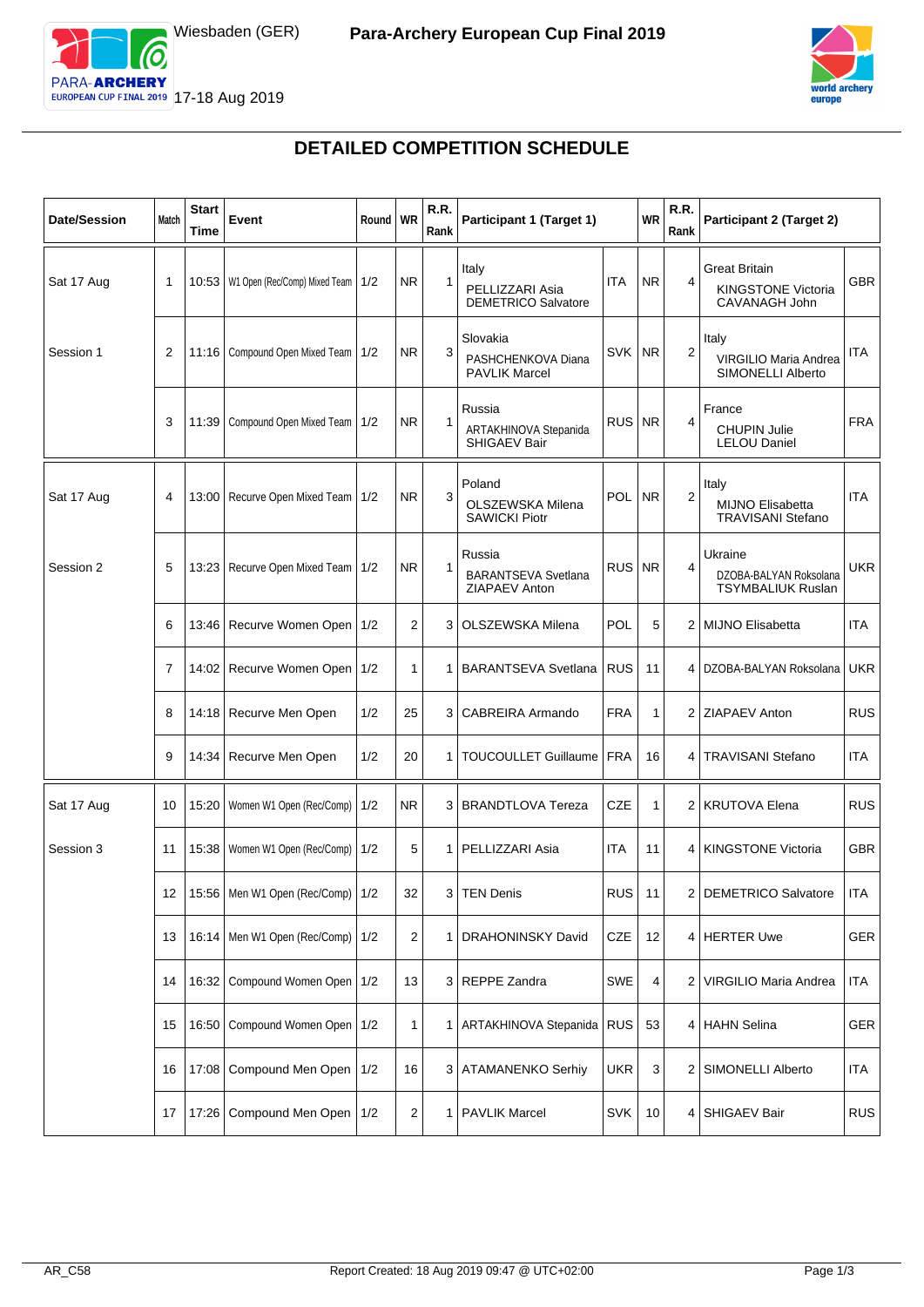



## **DETAILED COMPETITION SCHEDULE**

| <b>Date/Session</b> | Match | <b>Start</b><br>Time | Event                                               | Round   WR    |              | R.R.<br>Rank   | Participant 1 (Target 1)                                      |            | <b>WR</b>      | R.R.<br>Rank            | Participant 2 (Target 2)                                          |            |
|---------------------|-------|----------------------|-----------------------------------------------------|---------------|--------------|----------------|---------------------------------------------------------------|------------|----------------|-------------------------|-------------------------------------------------------------------|------------|
| Sun 18 Aug          | 18    | 10:00                | W1 Open (Rec/Comp) Mixed Team                       | 1/2           | <b>NR</b>    | 3              | Russia<br><b>KRUTOVA Elena</b><br><b>TEN Denis</b>            | <b>RUS</b> | <b>NR</b>      | 2                       | Czech Republic<br><b>BRANDTLOVA Tereza</b><br>DRAHONINSKY David   | <b>CZE</b> |
| Session 1           | 19    |                      | 10:30   W1 Open (Rec/Comp) Mixed Team   Bronze   NR |               |              | 4              | Great Britain<br><b>KINGSTONE Victoria</b><br>CAVANAGH John   | GBR NR     |                | 3                       | Russia<br><b>KRUTOVA Elena</b><br><b>TEN Denis</b>                | <b>RUS</b> |
|                     | 20    |                      | 10:53   W1 Open (Rec/Comp) Mixed Team   Gold        |               | <b>NR</b>    | 1              | Italy<br>PELLIZZARI Asia<br><b>DEMETRICO Salvatore</b>        | <b>ITA</b> | NR.            | $\overline{2}$          | Czech Republic<br><b>BRANDTLOVA Tereza</b><br>DRAHONINSKY David   | CZE        |
|                     | 21    |                      | 11:16   Compound Open Mixed Team   Bronze   NR      |               |              | $\overline{4}$ | France<br><b>CHUPIN Julie</b><br><b>LELOU Daniel</b>          | <b>FRA</b> | <b>NR</b>      | $\overline{\mathbf{c}}$ | Italy<br><b>VIRGILIO Maria Andrea</b><br><b>SIMONELLI Alberto</b> | <b>ITA</b> |
|                     | 22    | 11:39                | Compound Open Mixed Team   Gold                     |               | <b>NR</b>    | $\mathbf{1}$   | Russia<br><b>ARTAKHINOVA Stepanida</b><br>SHIGAEV Bair        | <b>RUS</b> | <b>NR</b>      | 3                       | Slovakia<br>PASHCHENKOVA Diana<br><b>PAVLIK Marcel</b>            | <b>SVK</b> |
| Sun 18 Aug          | 23    |                      | 13:00   Recurve Open Mixed Team   Bronze   NR       |               |              | $\mathbf{1}$   | Russia<br><b>BARANTSEVA Svetlana</b><br>ZIAPAEV Anton         | <b>RUS</b> | <b>NR</b>      | $\overline{2}$          | Italy<br><b>MIJNO Elisabetta</b><br><b>TRAVISANI Stefano</b>      | <b>ITA</b> |
| Session 2           | 24    |                      | 13:23   Recurve Open Mixed Team   Gold              |               | <b>NR</b>    | 4              | Ukraine<br>DZOBA-BALYAN Roksolana<br><b>TSYMBALIUK Ruslan</b> | <b>UKR</b> | NR             | 3                       | Poland<br>OLSZEWSKA Milena<br><b>SAWICKI Piotr</b>                | POL        |
|                     | 25    |                      | 13:46   Recurve Women Open   Bronze                 |               | $\mathbf{1}$ | 1              | <b>BARANTSEVA Svetlana</b>                                    | <b>RUS</b> | $\overline{2}$ | 3                       | OLSZEWSKA Milena                                                  | POL        |
|                     | 26    |                      | 14:02   Recurve Women Open                          | Gold          | 11           | 4              | DZOBA-BALYAN Roksolana                                        | <b>UKR</b> | 5              | 2                       | <b>MIJNO Elisabetta</b>                                           | <b>ITA</b> |
|                     | 27    |                      | 14:18   Recurve Men Open                            | <b>Bronze</b> | 16           | 4              | <b>TRAVISANI Stefano</b>                                      | <b>ITA</b> | 25             | 3                       | CABREIRA Armando                                                  | <b>FRA</b> |
|                     | 28    | 14:34                | Recurve Men Open                                    | Gold          | 20           | 1              | TOUCOULLET Guillaume   FRA                                    |            | 1              | $\overline{2}$          | ZIAPAEV Anton                                                     | <b>RUS</b> |